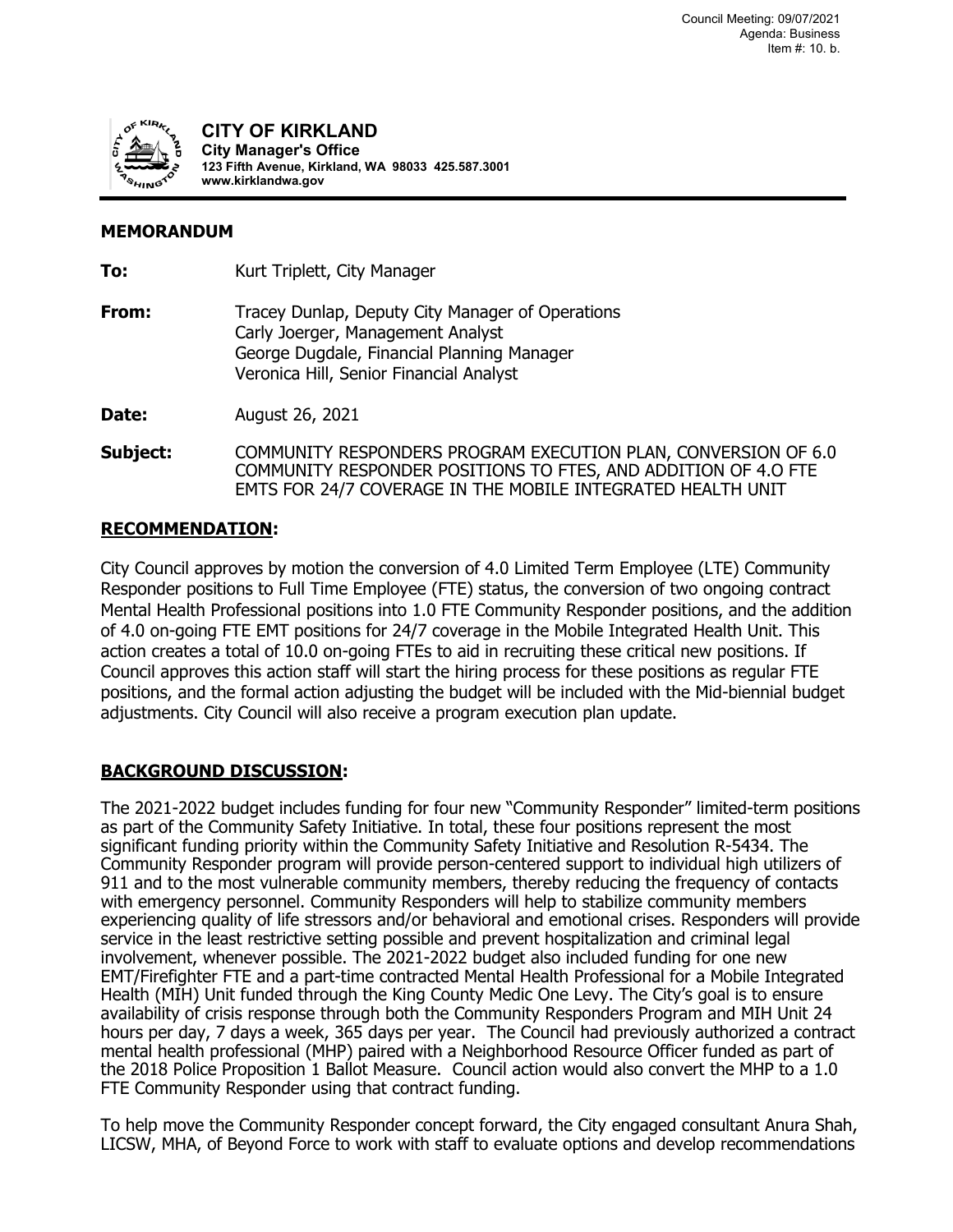on what type of Community Responders program would best meet Kirkland's needs. City Council received this staff report at the May 18, 2021 Council meeting. The program recommendations resulting from that work included the following:

- Hire four Community Responders as full-time City employees;
- Designate one of the four Community Responder positions to be the Community Responder Supervisor;
- Convert the existing Neighborhood Resource Mental Health Professional from a 30 hour/week contracted service to a 40 hour/week, full-time City of Kirkland employee and reclassify the position as a Community Responder that works with the Neighborhood Resources unit;
- Convert the proposed part-time contracted MIH Community Responder to a 40 hour/week full-time City of Kirkland employee and reclassify the position as a Community Responder that works with the Mobile Integrated Health unit; and
- Hire and/or assign four EMTs or EMT-Firefighters to the MIH unit to ensure 24/7 response coverage (in addition to the 1.0 FTE EMT-Firefighter authorized in the 2021-2022 budget).

Council was in favor of these recommendations at the May 18 Study Session. Since then, staff have operationalized these recommendations into job descriptions, program execution plan, and recruitment strategies. With Council's encouragement from the dais at the August 4 Council meeting, one recruitment strategy is the central recommendation of this staff report: convert the 4.0 LTE positions to FTE status and convert two ongoing contract positions into 1.0 FTE positions, for a total of 6.0 on-going FTE positions in the Community Responder Program, and add 4.0 FTE EMTs (or EMT-Firefighters) to supplement the 1.0 FTE already approved to provide 24/7 coverage to team with the Community Responders.

## **Conversion of Community Responder Positions**

Table 1, below, shows the 6.0 FTE positions that are part of the Community Responder Program and potential funding sources. Converting these positions from on-going (OG) contracted services and one-time (OT) positions to on-going FTEs is expected to increase the City's chances of recruiting a highly qualified and diverse applicant pool. These 6.0 positions are all currently funded through the end of 2022 and long-term funding sources for these positions will be added to the budget as part of the mid-biennial adjustments. Staff will bring specific funding options for Council discussion to the November 3rd Study Session.

| budget as part of the mid-biennial adjustments. Staff will bring specific funding options for Council<br>discussion to the November 3rd Study Session. |                           |                 |                |                 |
|--------------------------------------------------------------------------------------------------------------------------------------------------------|---------------------------|-----------------|----------------|-----------------|
| Table 1 – Community Responder Program Staffing Summary                                                                                                 |                           |                 |                |                 |
|                                                                                                                                                        |                           | <b>FTE Type</b> |                |                 |
|                                                                                                                                                        |                           |                 | <b>Current</b> | <b>Proposed</b> |
| <b>Position Title</b>                                                                                                                                  | <b>Funding Source(s)</b>  | OG.             | 0T             | OG.             |
| Community Responder Supervisor                                                                                                                         | GF                        |                 | 1.0            | 1.0             |
| Community Responder                                                                                                                                    | GF                        |                 | 3.0            | 3.0             |
| Community Responder - MIH                                                                                                                              | KC MIH Revenue - EMS Levy | 1.0             |                | 1.0             |
| Community Responder Lead - Neighborhood Resource PD Prop. 1 - Sales Tax Levy                                                                           |                           | 1.0             |                | 1.0             |

Table 2 shows the current and proposed FTE count in the three relevant departments. With Council approval of this action staff will be able to post the positions as ongoing work. These positions will then be formally added to the budget as part of the mid-biennial adjustments, with specific on-going funding sources identified at that time. Those funding options are expected to include funds set aside from a portion of the additional penny added to Fire Proposition 1, potential additional funds generated from Police Proposition 1, other General Fund resources, and Ground Emergency Transport (GEMT) funds, which are Medicaid reimbursements of transport costs (for the 4 EMT or EMT-Firefighter positions), as described below.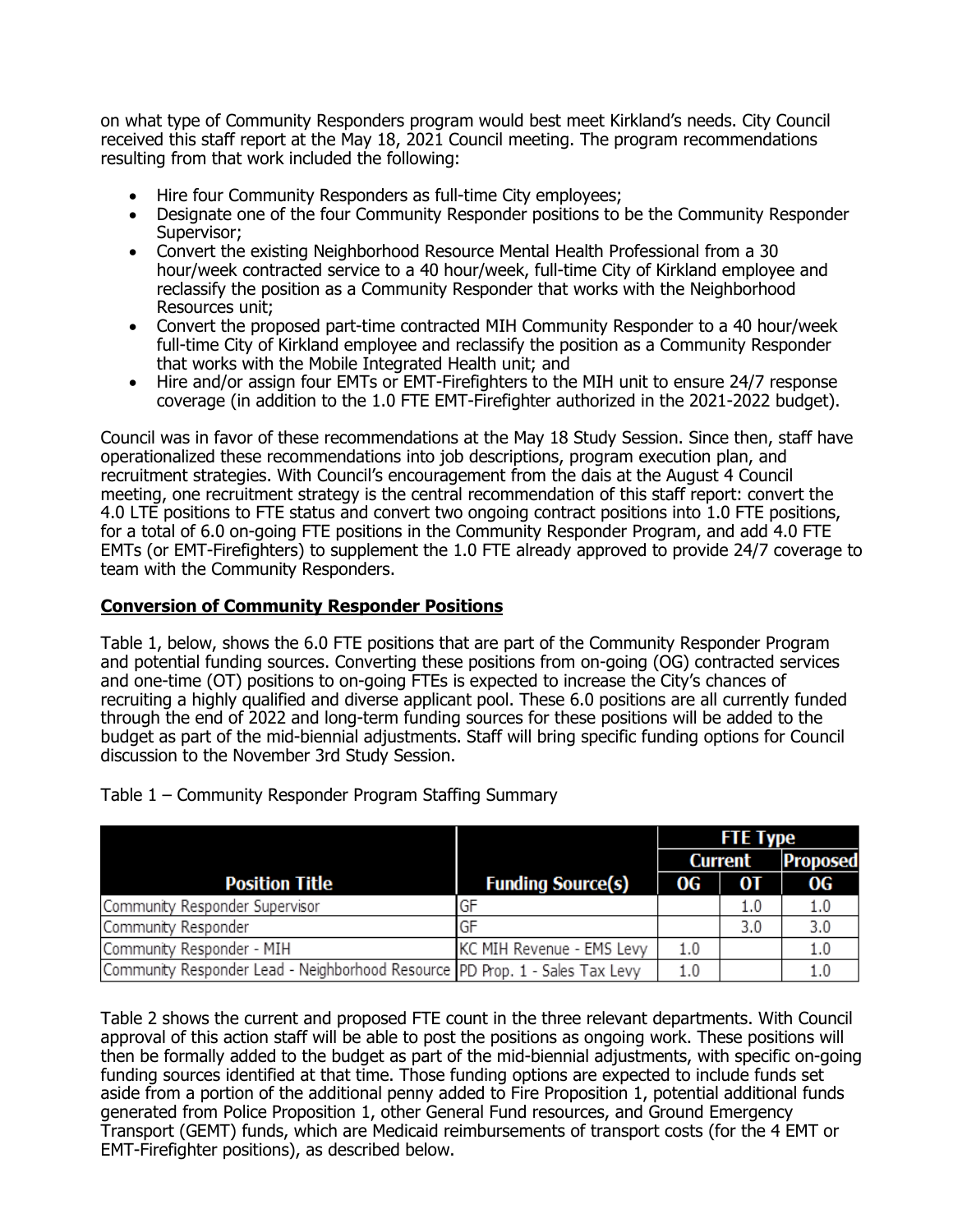| <b>Proposed Change in FTE</b>           |       |     |       |  |  |  |  |  |
|-----------------------------------------|-------|-----|-------|--|--|--|--|--|
| Department   Current   Proposed   Total |       |     |       |  |  |  |  |  |
| <b>CMO</b>                              | 16.0  | 6.0 | 22.0  |  |  |  |  |  |
| Fire                                    | 122.5 | 4.0 | 126.5 |  |  |  |  |  |
| Police                                  | 154.0 |     | 154.0 |  |  |  |  |  |

## **Community Responders Program Execution Plan**

The following section describes the steps staff have taken since the May 18 Council meeting and sets forth a schedule for the next program milestones. Ms. Shah's counsel has informed much of this progress to date. Management intends to extend her contract for continued strategic programmatic advice, support to the new Community Responder Supervisor, and guidance on effective recruitment strategies over the next six months while the program becomes operational.

#### Job Descriptions and Program Structure

Staff have finalized job descriptions for the Community Responders program. These job descriptions thoughtfully reflect the core duties of a Community Responder. Core duties are supplemented with additional responsibilities in the Supervisory or Lead positions and additional programmatic information for the Community Responders who work in partnership with the Neighborhood Resource and Mobile Integrated Health Units. Staff engaged both the Police and Fire Departments in the review of the job descriptions and overall program structure. Acting on Council's interest from the May 18 meeting to ensure 24/7 coverage, staff have adapted the Community Responder – Neighborhood Resource position to include "Lead" duties. In addition to a full Community Responder workload, a "Lead" may backfill the Supervisor when appropriate, and assist with planning, scheduling, organizing, and coordinating assignments with the other Community Responders.

Once the individual job descriptions took shape, staff evaluated where the program should be placed in the organization. Staff determined the most strategic location to be the City Manager's Office, due to evolving nature of the program and the need for strong interdepartmental coordination. The Community Responders will report the Deputy City Manager of Operations. The unit will work closely with the Fire Department and the Mobile Integrated Health Unit, Police Department and the Neighborhood Resource Unit, Parks and Community Services and the Human Services Division and Park Rangers, and Public Works and Code Enforcement. See Table 3 for an updated personnel organizational chart.

As requested on May 18, staff has also briefed the City's Human Services Commission on the program progress and the Commission expressed its support and interest in further program details.

## Table 2 – Proposed Change in FTE Count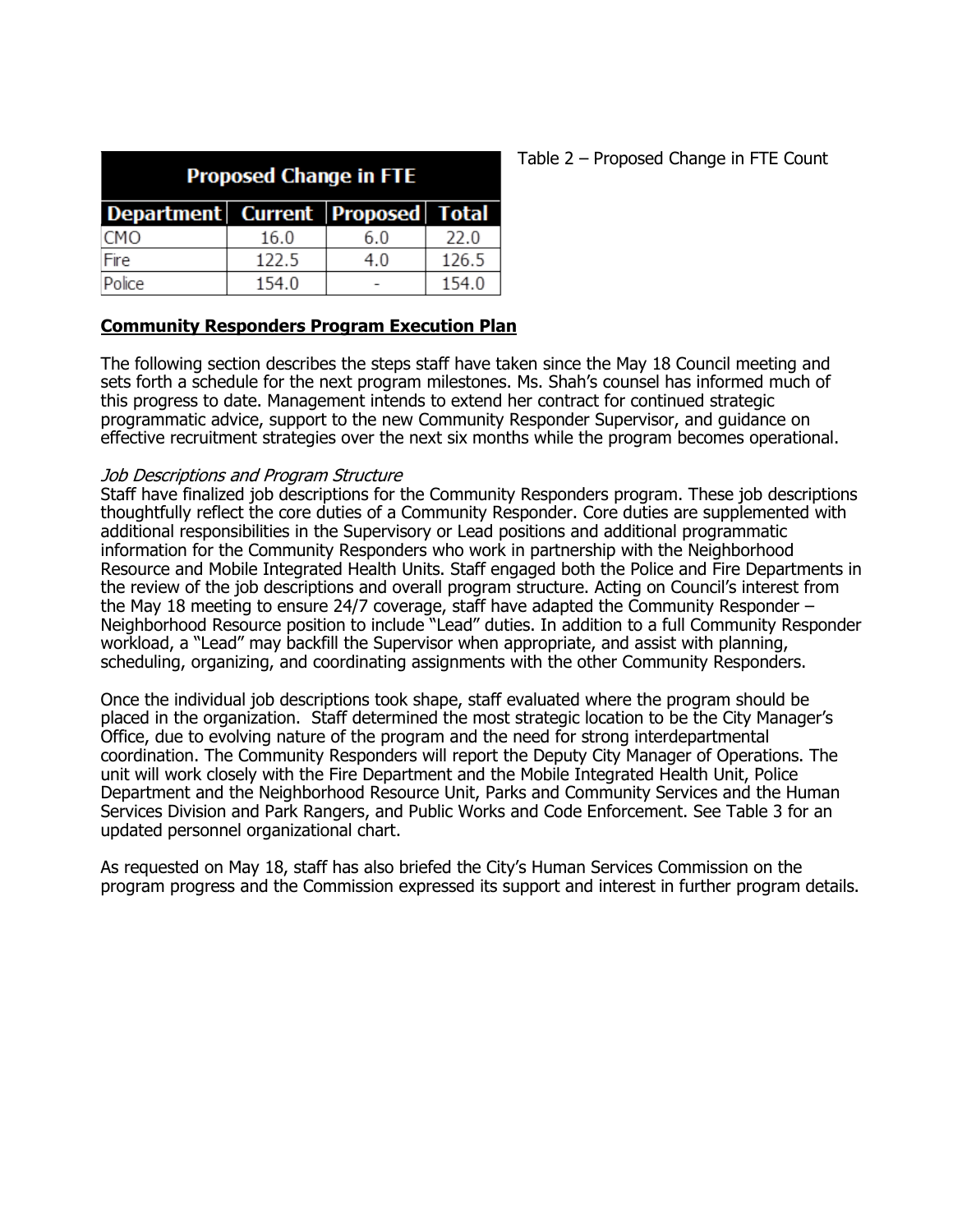

## Table 3 – Community Responder Program Personnel Org Chart

#### Additional Insurance

The job descriptions seek a rigorous level of education and experience and include minimum qualifications of a master's degree and social work or mental health counseling license in good standing. Requiring this level of education and experience ensures the program can provide the full range of intended services including risk assessments, diagnostics, and case management. Since these are rather uncommon services provided directly at the local level of government, staff engaged the City's insurance provider, the Washington Cities Insurance Authority (WCIA) Pool, to discuss adding this new group of employees and services to the City's insurance policy. WCIA was unable to guarantee coverage in the event of a claim for medical malpractice and recommended the City pursue additional coverage through a provider that specializes in mental health professional liability insurance, CPH & Associates. Community Responder positions will be filled contingent upon the incumbent's ability to receive supplemental insurance, which will be paid for by the City. Once the program needs are assessed by the Supervisor with support from the Community Responder Lead – NR, the remaining Community Responder positions may be filled at a lower level of education and experience to increase the size and diversity of the applicant pool. If that is the recommendation to best meet the program needs, supplemental insurance may not be part of those qualifications.

#### Mobile Integrated Health and EMT Staffing

Management is working with IAFF to evaluate options for how to staff the first responder position within the MIH Unit. Due to the nature of the duties of the MIH unit, there is ongoing discussion about whether MIH should be staffed by EMT-only personnel, rather than EMT-Firefighters. Pursuing this option would require a Memorandum of Understanding between the City and IAFF as it is adding an additional class of personnel not currently employed by the City or represented by this bargaining unit. The 2021-2022 budget assumes one EMT-Firefighter position would be assigned to this unit. However, to ensure 24/7 coverage that is paired with the Community Responders, the MIH unit will require four additional personnel. Council is asked to authorize an additional 4.0 FTEs to the